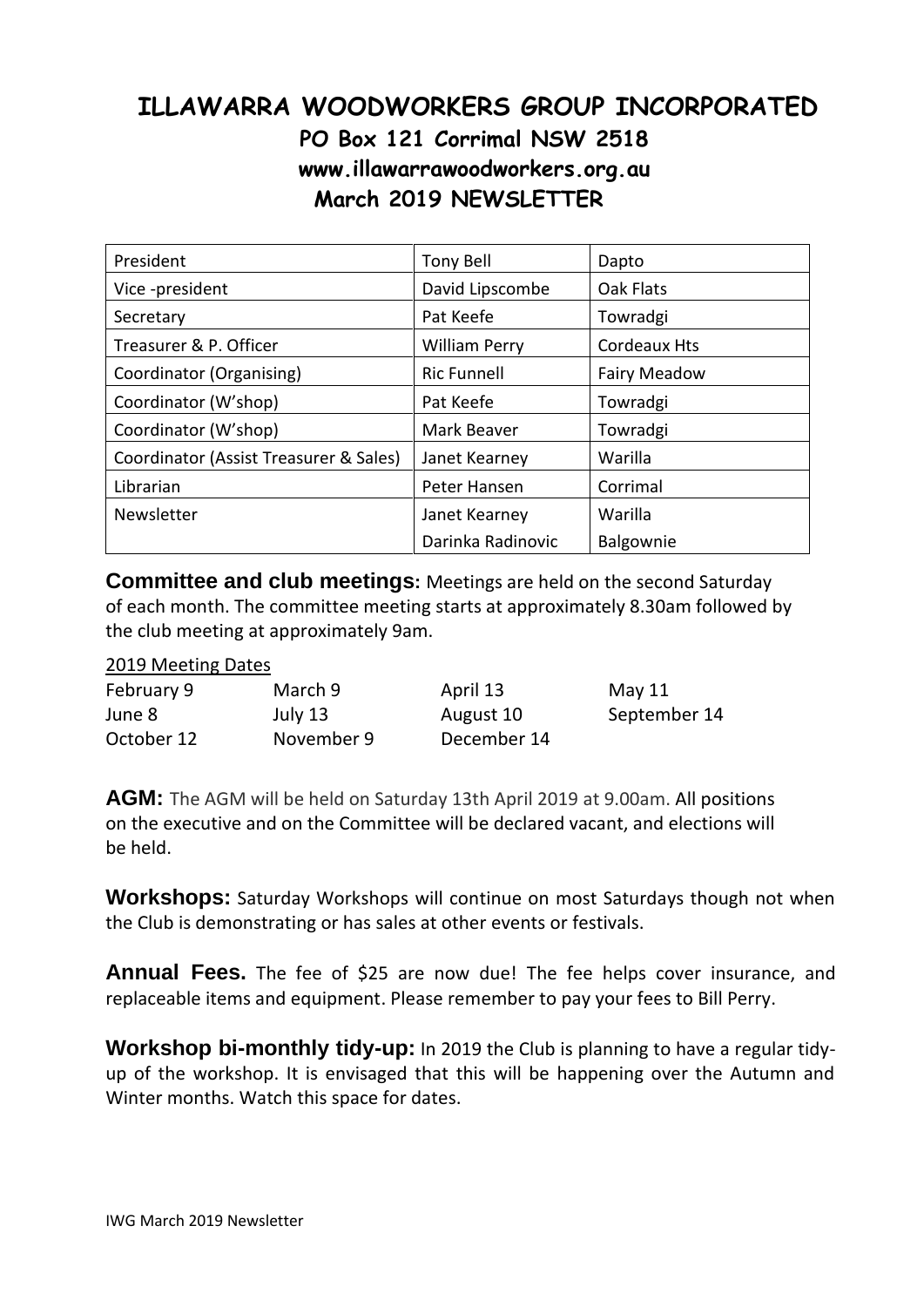**Thankyou to Michael Diamond:** The Club has a lot of electrical equipment. These are tested regularly to ensure the safety of our members. We'd like to pass on our thanks to Michael for testing and checking the Clubs electrical equipment. Thanks also to Tony Bell for organising the testing.

**Club Project:** Late last year the Fairy Demonstration Preschool asked the Club if it could build a dolls house for the children. The doll's house was ready for the children when they returned to school for the new year and has been popular with the children.



Club presenting the doll's house to the teachers at the preschool.



Thank you card for the doll's house from the children at the preschool



**Christmas lunch:** Thanks to all those that helped with the Xmas lunch and a special thanks to Pat for her amazing slices. As always it's nice to see some of the members spouses at the lunch.